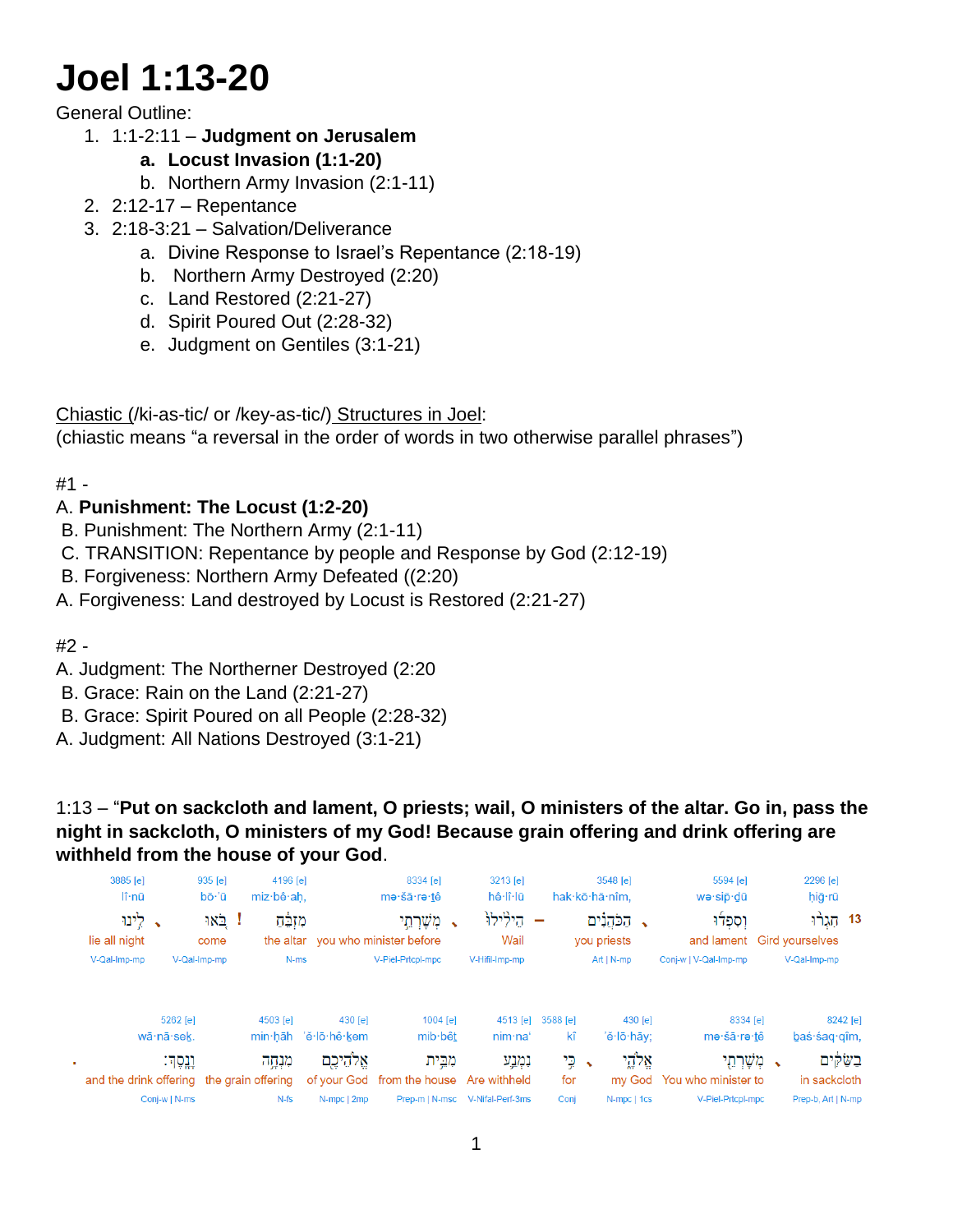- 1. The dignity of the priesthood is reduce
	- a. No material to sacrifice or worship with
	- b. Priestly garments replaced with sackcloth
	- c. Reduced to wailing and lamenting on their faces before the Lord
- 2. Joel calls the priests "ministers of my God" indicating:
	- a. The priest served as ministers for the people before the God of the people
	- b. The priest had a responsibility to meet for the people
	- c. The people accessed their Lord through the priesthood
	- d. Joel was not a priest. He could not do this part himself.
- 3. Joel calls the temple "the house of your God" indicating:
	- a. The priest held a unique responsibility for the temple worship
	- b. The priest stood before God as others could not

#### 1:14 – "**Consecrate a fast; call a solemn assembly. Gather the elders and all the inhabitants of the land to the house of the LORD your God, and cry out to the LORD**.



- 1. Four areas of worship:
	- a. Fasting demonstration of grief and sorrow
	- b. Sacred assembly community, common sense of grief and remorse
	- c. Gather at the House of the Lord (Temple) to repent before the presence of the Lord
	- d. Cry out to the Lord to be their savior Calling upon the name of the Lord for salvation and deliverance
- 2. Who should come?
	- a. The elders
	- b. All the inhabitants
- 3. "elders and all the inhabitants" closes this section of the oracle that began in 1:2 saying: "Hear this, you elders; listen, all who live in the land"
	- a. The call was to the elders and all in the land
	- b. The command was to assemble at the Temple in Jerusalem before the priest who would go to God with nothing but fasting, mourning, sackcloth and asking for his salvation.

Here Joel identifies this event as "the Day of the Lord":

1:15 – "**Alas for the day! For the day of the LORD is near, and as destruction from the Almighty it comes**.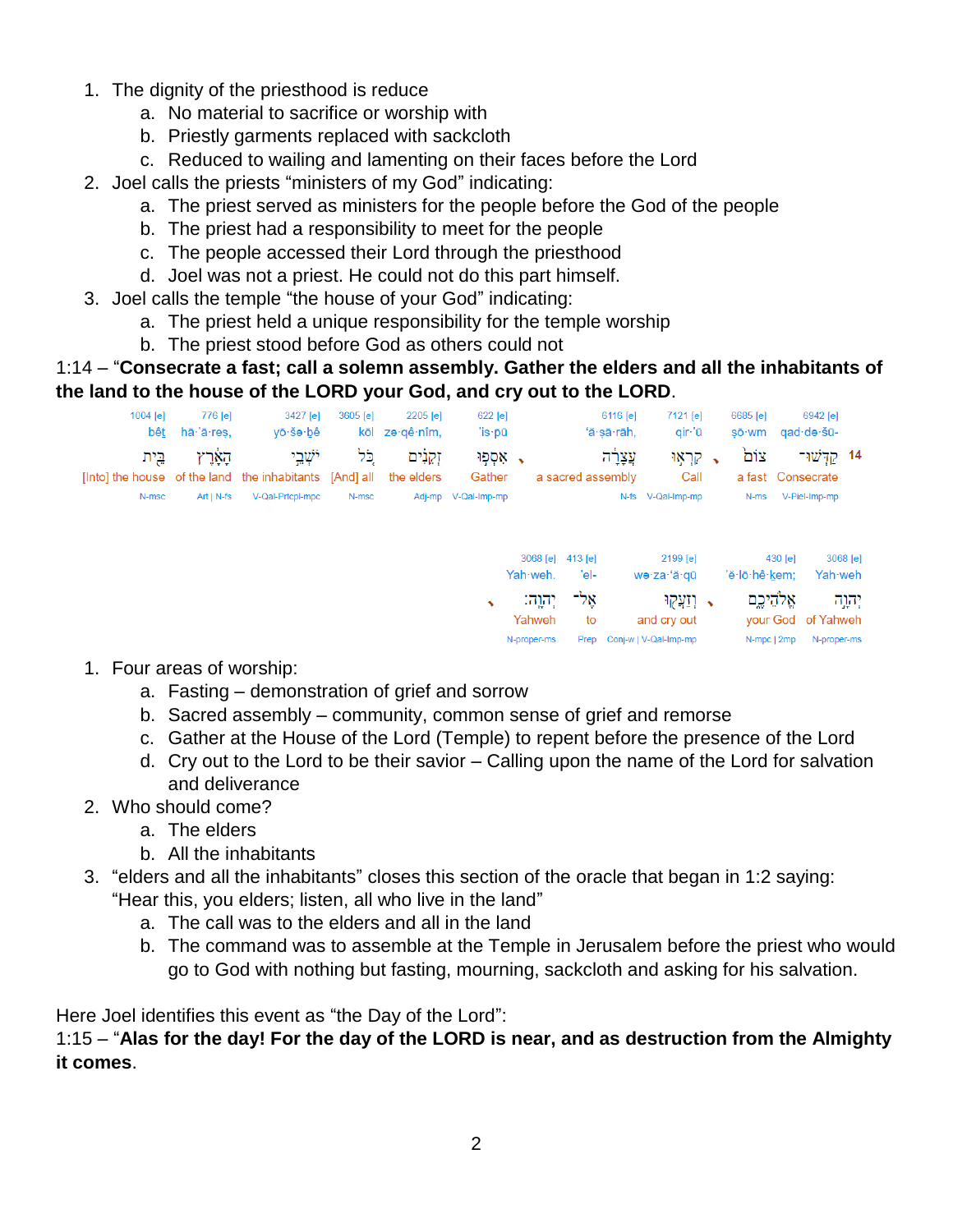| $935$ [e]<br>$v\bar{a} \cdot b\bar{o} \cdot w$ . | 7706 [e]<br>mi∙šad∙day | 7701 [e]<br>ū∙kə∙šōd                                                 | Yah weh, yō wm | 3068 [e] 3117 [e] | 7138 [e] 3588 [e]<br>aā∙rō∙wb          | kî   | 3117 [e]<br>lay∙yō∙wm;          | 162 [e]<br>'ă·hāh    |  |
|--------------------------------------------------|------------------------|----------------------------------------------------------------------|----------------|-------------------|----------------------------------------|------|---------------------------------|----------------------|--|
| יבוא:                                            | משדי                   | . וּכִש <del>ּׂ</del> ד                                              |                |                   | ! כֵּי קַרוֹב <b>' ,</b> יִוֹם יִהוֵֹה |      | ת ליום ה                        | $7\overline{10}$ אַק |  |
|                                                  |                        | it shall come from the Almighty and as destruction of Yahweh the day |                |                   | [is] at hand                           | for  | for the day                     | Alas                 |  |
| V-Qal-Imperf-3ms                                 | Prep-m   N-proper-ms   | Conj-w, Prep-k   N-ms                                                | N-proper-ms    | N-msc             | Adi-ms                                 | Coni | Prep-I, Art   N-ms Interjection |                      |  |

- 1. "For the Day of the Lord is near; it will come like destruction from the Almighty" was already a common phrase in the prophets:
	- a. 700 BC Isaiah 13:6 "Wail, for the day of the Lord is near; as destruction from the Almighty it will come!"
	- b. 620 BC Zephaniah 1:7 "Be silent before the Lord God! For the day of the Lord is near; the Lord has prepared a sacrifice and consecrated his quests."
	- c. 586 BC Obadiah 15 "For the day of the Lord is near upon all the nations. As you have done, it shall be done to you; your deeds shall return on your own head."
- 2. The Day of the Lord is near:

×.

- a. In the locust invasion
- b. In the invading northern army
- c. In the destruction of the northern army
- d. In the judgment of all the nations
- e. In the other prophets speaking to:
	- i. Samaria's fall (722 BC)
	- ii. Assyria's fall (612 BC)
	- iii. Judah's fall (586 BC)
	- iv. Edom's fall (550-100 BC)
	- v. Babylon's fall (539 BC)
	- vi. All the nations being judged (eschatological)

### 1:16 – "**Is not the food cut off before our eyes, joy and gladness from the house of our God**?

| $1524$ [e]    | 8057 [e]<br>wā gîl. sim hāh | 430 [e]<br>'ĕ∙lō∙hê∙nū         | $1004$ [e]<br>mib bêt                | 3772 [e]<br>$nik-rāt$ :         | $400$ [e]<br>'ō∙kel | 5869 [e]<br>'ê nê nū ne ged          | 5048 [e] | 3808 [e]<br>hă∙lō∙w |  |
|---------------|-----------------------------|--------------------------------|--------------------------------------|---------------------------------|---------------------|--------------------------------------|----------|---------------------|--|
| and gladness  | Jov                         | אַלֹהֵינוּ ؟ שָׂמְחָה וַגֵּיל: | מִבֵּית<br>of our God from the house | נכרת                            | cut off the food    | גֵגֵד עֵיְנֵיְנוּ ָאֶכֶל<br>our eyes | before   | 16 הלוא<br>Is not   |  |
| Conj-w   N-ms | N-fs                        | N-mpc   1cp                    |                                      | Prep-m   N-msc V-Nifal-Perf-3ms | N-ms                | $N-cdc$   1 $cp$                     |          | Prep Adv-NegPrt     |  |

- 1. "Food is cut off" from consumers, the farmers and now the priests…soon it will include the suffering of animals
- 2. "Joy and gladness" gone from the same above groups…focus on the house of our God. No one is celebrating in the Lord's presence at this time.

#### 1:17 – "**The seed shrivels under the clods; the storehouses are desolate; the granaries are torn down because the grain has dried up**.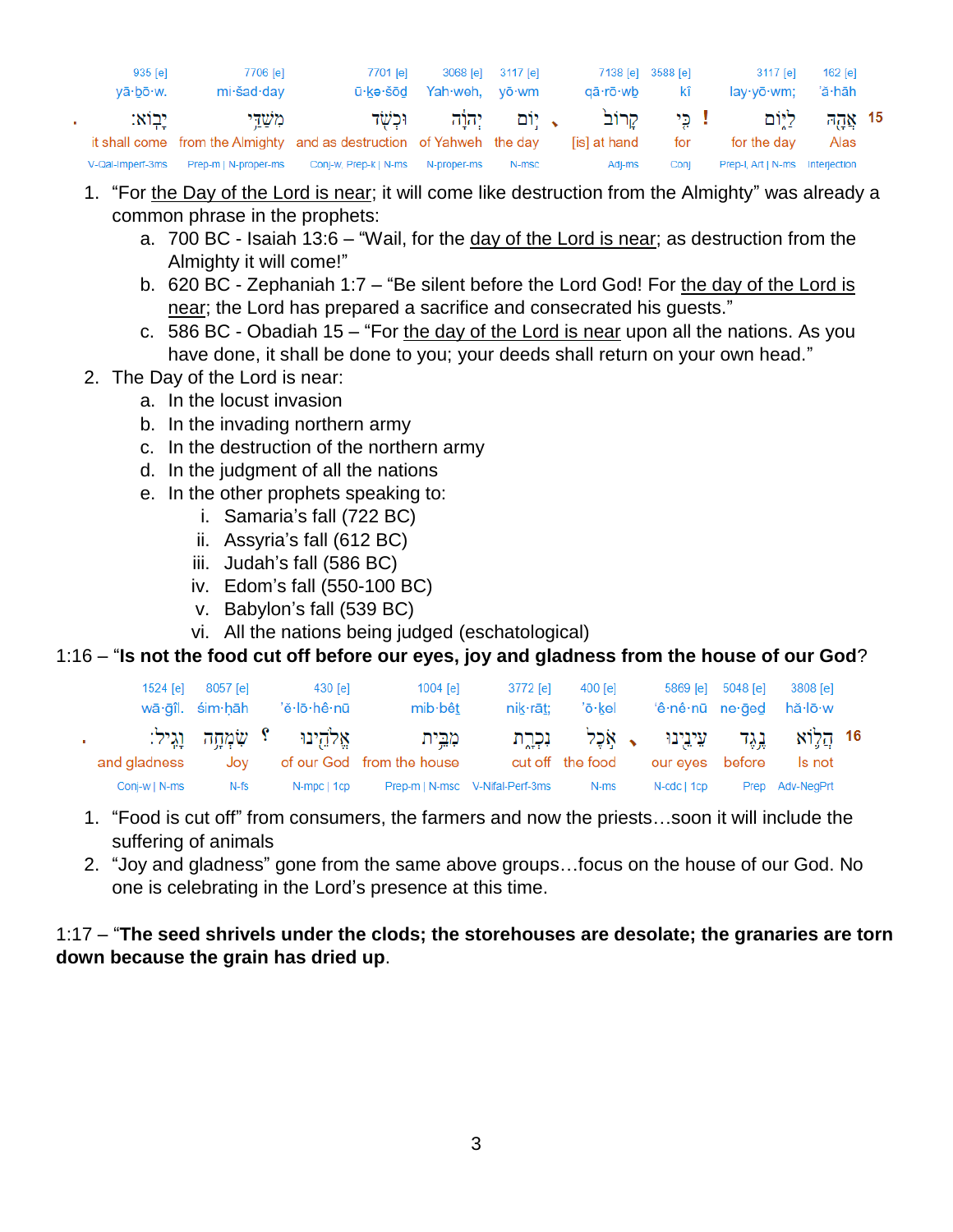| 214 [e]            | 8074 [e]              |                    | 4053 [e]          | 8478 [e]         |                      | 6507 [e]   | 5685 [e]            |            |
|--------------------|-----------------------|--------------------|-------------------|------------------|----------------------|------------|---------------------|------------|
| 'ō·sā·rō·wt,       | nā·šam·mū             |                    | meg·re·po·tê·hem, |                  | ta·ḥaṯ p̄ə·ru·do·wṯ, |            | 'ā∙bə∙šū            |            |
| אָצָרוֹת           | נשמו                  |                    | מֶגְרְפְתֵיהָם    | תֲהַת            |                      | פְּרֻדֿוֹת | עבשו                | 17         |
| <b>Storehouses</b> | are in shambles       |                    | the clods         | under            | the seed             |            | <b>Shrivels</b>     |            |
| N-mp               | V-Nifal-Perf-3cp      |                    | N-fpc   3mp       | Prep             |                      |            | N-fs V-Qal-Perf-3cp |            |
|                    | 1715 [e]<br>dā · gān. | 3001 [e]<br>hō∙bîš | 3588 [e]<br>kî    | mam·me·gu·rō·wt; | 4460 [e]             |            | ne·her·sū           | 2040 [e]   |
|                    | :171<br>٠             | הביש               | כֶי               |                  | מִמְגֻרָות           |            |                     | נֶהֶרְסְוּ |
|                    | the grain             | has withered       | for               |                  | <b>Barns</b>         |            | are broken down     |            |
|                    | N-ms                  | V-Hifil-Perf-3ms   | Conj              |                  | N-fp                 |            | V-Nifal-Perf-3cp    |            |

- 1. "The seed shrivels under the clods" is a difficult translation:
	- a. This is from 4 Hebrew words, but only 3 of the 4 are known.
	- b. 3 of the 4 Hebrew words are only used here in the OT
	- c. The Hebrew says "their" not "the"
	- d. *megraphah* means "a shovel"
- 2. This verse gives the impression there is also a drought along with the locust invasion

1:18 – "**How the beasts groan! The herds of cattle are perplexed because there is no pasture for them; even the flocks of sheep suffer**.

|          | 4100 [e]<br>mah-      | 584 [e]<br>ne 'en hāh |           | 929 [e]<br>nā·bō·kū be·hê·māh,        |              | 943 [e] |                          | 5739 [e]<br>'ed∙rê |   | $1241$ [e]<br>bā gār, | 3588 [e]<br>kî | $369$ [e]<br>'ên                                  | 4829 [e]<br>mir·'eh |  |
|----------|-----------------------|-----------------------|-----------|---------------------------------------|--------------|---------|--------------------------|--------------------|---|-----------------------|----------------|---------------------------------------------------|---------------------|--|
|          | 18 מה־<br>How         | נְאֶנְחָה<br>groan    |           | בהמה<br>I                             |              | נבׄכוּ  | are restless the animals | ּ עָדְרֵי          |   | בָקָׁר                | כֵי            | אַין<br>[there is] no because of cattle the herds | מִרְעֶה<br>pasture  |  |
|          | Interrog              | V-Nifal-Perf-3fs      |           | $N-fs$                                |              |         | V-Nifal-Perf-3cp         | N-mpc              |   | N-ms                  | Conj           | Adv                                               | N-ms                |  |
|          |                       |                       |           |                                       |              |         |                          |                    |   |                       |                |                                                   |                     |  |
| 1992 [e] |                       | $1571$ [e]            |           | 5739 [e]                              | 6629 [e]     |         | 816 [e]                  |                    |   |                       |                |                                                   |                     |  |
| lā·hem;  |                       | gam-                  |           | 'ed∙rê                                | has∙sōn      |         | ne'·šā·mū.               |                    |   |                       |                |                                                   |                     |  |
| לְהֶם    |                       | גם־                   | $\bullet$ | עֵדְרֵי                               | הצאן         |         | באשמר:                   |                    | ٠ |                       |                |                                                   |                     |  |
|          | for them              | Even                  |           | suffer punishment of sheep the flocks |              |         |                          |                    |   |                       |                |                                                   |                     |  |
|          | Conj Prep-I   Pro-3mp |                       |           | N-mpc                                 | $Art   N-cs$ |         | V-Nifal-Perf-3cp         |                    |   |                       |                |                                                   |                     |  |

1:19 – "**To you, O LORD, I call. For fire has devoured the pastures of the wilderness, and flame has burned all the trees of the field**.